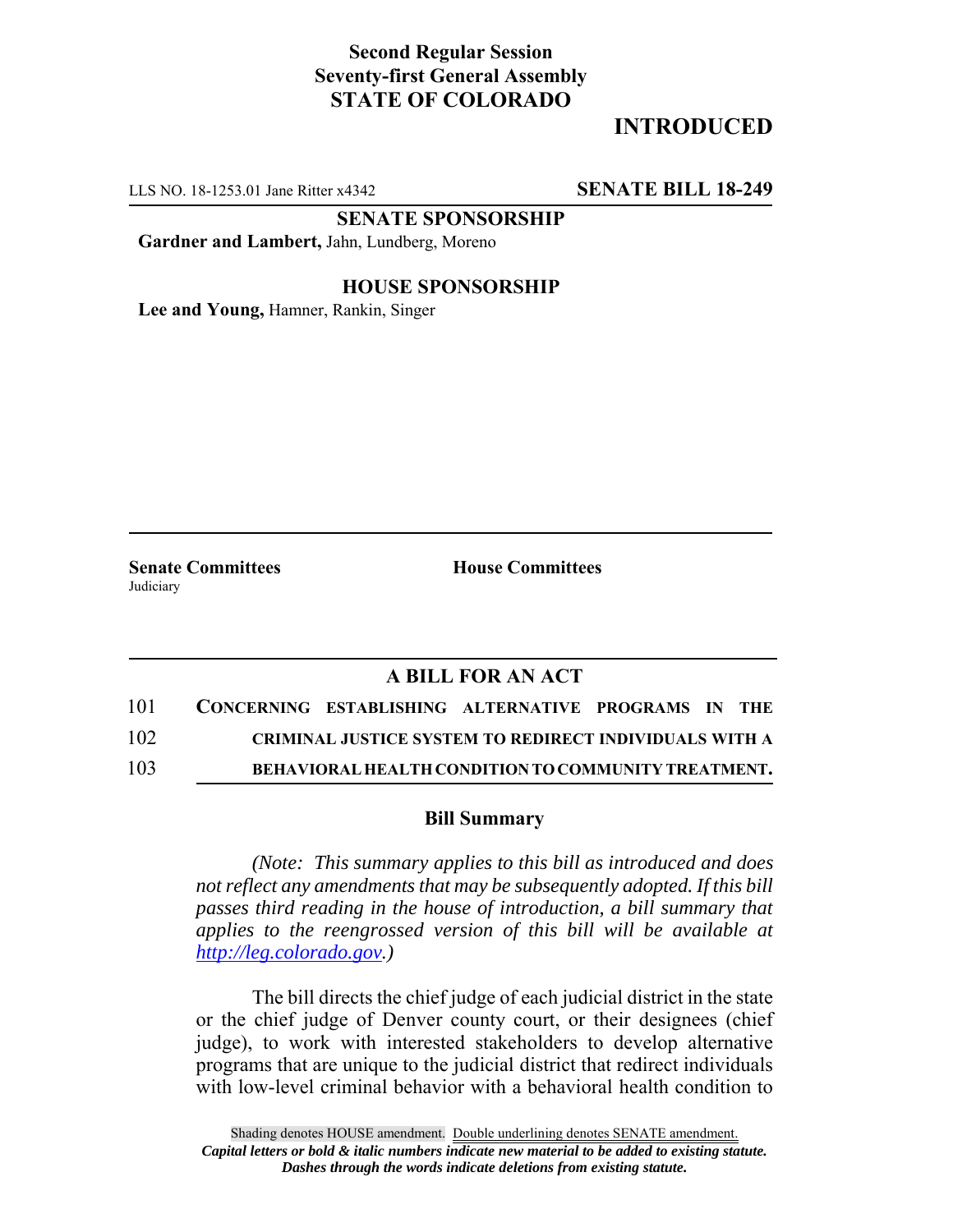community resources and treatment rather than continued criminal justice involvement (program). Interested stakeholders must include law enforcement, jail officials, district attorneys, public defenders, judges, pretrial service providers when available, and local community mental and behavioral health providers within the judicial district.

The chief judges shall convene stakeholder meetings to design and develop programs, contract with local community behavioral health providers to assist in accomplishing the goals of the programs, and administer the programs after implementation.

Each program must include a standardized, evidence-based screening tool to be used by jail personnel to preliminarily identify individuals in custody who might be eligible for redirection through the program. Each program must identify existing programs and resources available for individuals with behavioral health conditions. After the prescreening, designated jail personnel shall refer individuals who might potentially be eligible for the program to a redirection specialist in the judicial district who shall, within 48 hours after arrest, evaluate the individual for eligibility based on established criteria. Upon completion of the evaluation, the redirection specialist shall notify the court and all other required parties, as determined by the program, of the evaluation results and the redirection specialist's recommendation for redirection.

Information collected from or about the individual during either the prescreening or evaluation must be kept confidential as required by law.

The court shall make a determination about redirecting an individual into the community behavioral health system. If the court orders the individual into redirection and behavioral health treatment, the criminal charges against the individual must be dismissed. Each judicial district shall establish procedures and agreements concerning how to track such individual's progress.

Local community behavioral health providers are responsible for complying with any reporting and communication requirements of the program as established by the stakeholders.

The state court administrator is responsible for overall program administration, including ensuring that, on or before January 1, 2019, each judicial district implements its own unique program.

2 **SECTION 1.** In Colorado Revised Statutes, **add** 18-1.3-101.5 as

3 follows:

## 4 **18-1.3-101.5. Alternative programs to redirect individuals**

<sup>1</sup> *Be it enacted by the General Assembly of the State of Colorado:*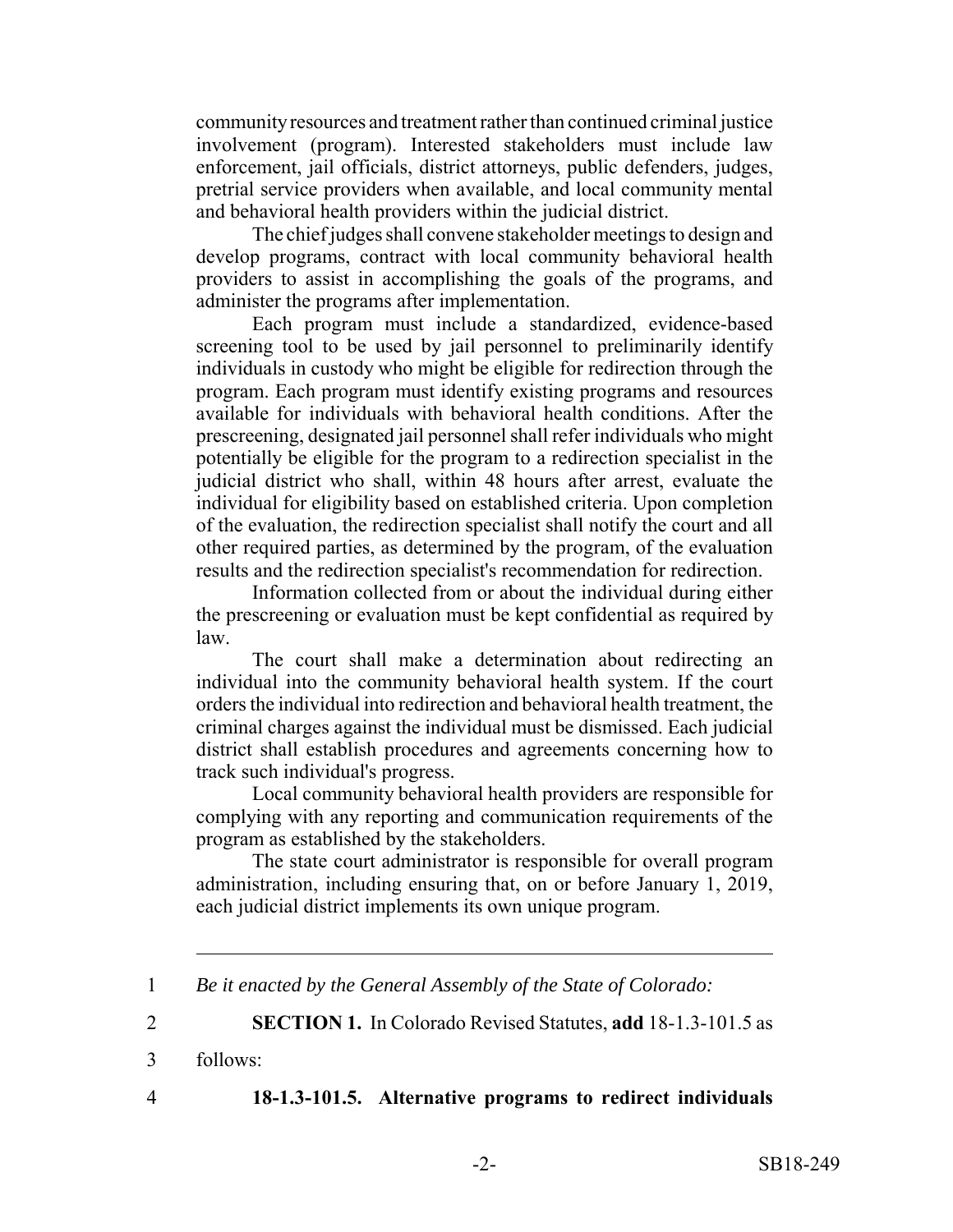**with a behavioral health condition - legislative intent - eligibility - process of redirection - funding - program management - definitions.** (1) THE INTENT OF THIS SECTION IS TO DEVELOP AND FACILITATE PRE-PLEA LOCAL-LEVEL BEHAVIORAL HEALTH PROGRAMS IN JUDICIAL DISTRICTS THROUGHOUT COLORADO THAT WILL IDENTIFY INDIVIDUALS WITH BEHAVIORAL HEALTH CONDITIONS AND REDIRECT OFFENDERS WITH LOW-LEVEL CRIMINAL BEHAVIOR OUT OF THE CRIMINAL JUSTICE SYSTEM AND INTO TREATMENT IN THE COMMUNITY BEHAVIORAL HEALTH SYSTEM. THE GOALS OF THE PROGRAMS ARE TO REDUCE CRIMINAL RECIDIVISM THROUGH EARLY REDIRECTION OF INDIVIDUALS INTO TREATMENT, REDUCE COSTS ASSOCIATED WITH CONTINUED INCARCERATION, AND DECREASE THE NEED FOR CRIMINAL JUSTICE INVOLVEMENT. REDIRECTION SPECIALISTS SHALL PARTNER WITH LAW ENFORCEMENT ENTITIES AND THE JUDICIAL DEPARTMENT TO IDENTIFY INDIVIDUALS ARRESTED FOR OR CHARGED WITH LOW-LEVEL CRIMINAL BEHAVIOR AND ASSESS THE INDIVIDUAL'S SUITABILITY FOR REDIRECTION INTO THE COMMUNITY BEHAVIORAL HEALTH SYSTEM. ONCE REDIRECTED INTO THE COMMUNITY BEHAVIORAL HEALTH SYSTEM, THE COURT SHALL DISMISS THE CRIMINAL CHARGES AGAINST THE INDIVIDUAL AS APPROPRIATE.

20 (2) AS USED IN THIS SECTION, UNLESS THE CONTEXT OTHERWISE REQUIRES:

 (a) "BEHAVIORAL HEALTH CONDITION" REFERS TO MENTAL HEALTH AND CO-OCCURRING SUBSTANCE USE CONDITIONS THAT ARE INDICATIVE OF A POSSIBLE BEHAVIORAL HEALTH PROBLEM, CONCERN, OR DISORDER.

 (b) "BEHAVIORAL HEALTH SERVICES" MEANS ANY TREATMENT SERVICES PROVIDED BY A LOCAL COMMUNITY BEHAVIORAL HEALTH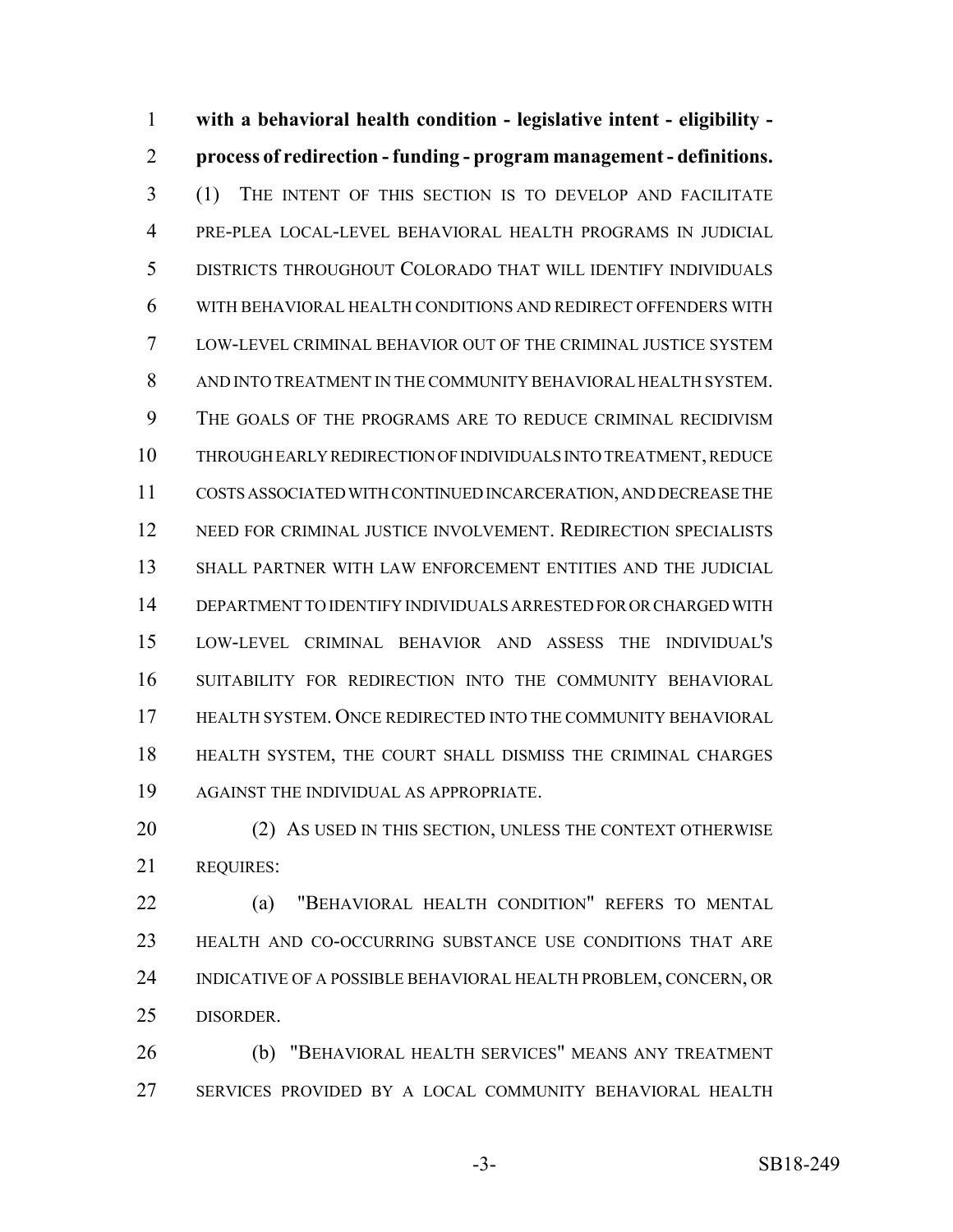PROVIDER.

 (c) "COMMUNITY BEHAVIORAL HEALTH SYSTEMS" INCLUDES SERVICE SYSTEMS THAT ENCOMPASS PREVENTION AND PROMOTION OF EMOTIONAL HEALTH, PREVENTION AND TREATMENT SERVICES FOR MENTAL HEALTH AND SUBSTANCE USE CONDITIONS, AND RECOVERY SUPPORT.

 (d) "DETENTION PERSONNEL" MEANS AN EMPLOYEE OF A JAIL OR DETENTION FACILITY, A CONTRACTOR WHO WORKS FOR THE JAIL'S MEDICAL PROVIDER, OR A CONTRACTOR WHO PROVIDES JAIL-BASED BEHAVIORAL HEALTH SERVICES.

 (e) "LOCAL COMMUNITY BEHAVIORAL HEALTH PROVIDER" MEANS AN INDIVIDUAL OR ENTITY THAT IS A PART OF THE COMMUNITY BEHAVIORAL HEALTH SYSTEM AND THAT PROVIDES BEHAVIORAL HEALTH TREATMENT SERVICES.

 (f) "LOW-LEVEL CRIMINAL BEHAVIOR" MEANS ANY MISDEMEANOR OR PETTY OFFENSE, EXCLUDING THOSE OFFENSES ENUMERATED IN SECTION 24-4.1-302 (1). ADDITIONAL OFFENSES MAY BE CATEGORIZED AS "LOW-LEVEL CRIMINAL BEHAVIOR" FOR A SPECIFIC JUDICIAL DISTRICT WITH THE AGREEMENT OF ALL THE STAKEHOLDERS FOR THAT JUDICIAL DISTRICT.

 (g) "PROGRAM" MEANS ANY ALTERNATIVE PROGRAM CREATED PURSUANT TO THIS SECTION THAT REDIRECTS INDIVIDUALS WITH 22 BEHAVIORAL HEALTH CONDITIONS INTO THE COMMUNITY BEHAVIORAL HEALTH SYSTEM.

 (h) "REDIRECTION SPECIALIST" MEANS A BEHAVIORAL HEALTH PROFESSIONAL WHO OPERATES WITHIN THE CRIMINAL JUSTICE SYSTEM TO ASSIST IN IDENTIFYING AND EVALUATING INDIVIDUALS WITH BEHAVIORAL HEALTH CONDITIONS, PREPARES RECOMMENDATIONS ABOUT SUITABILITY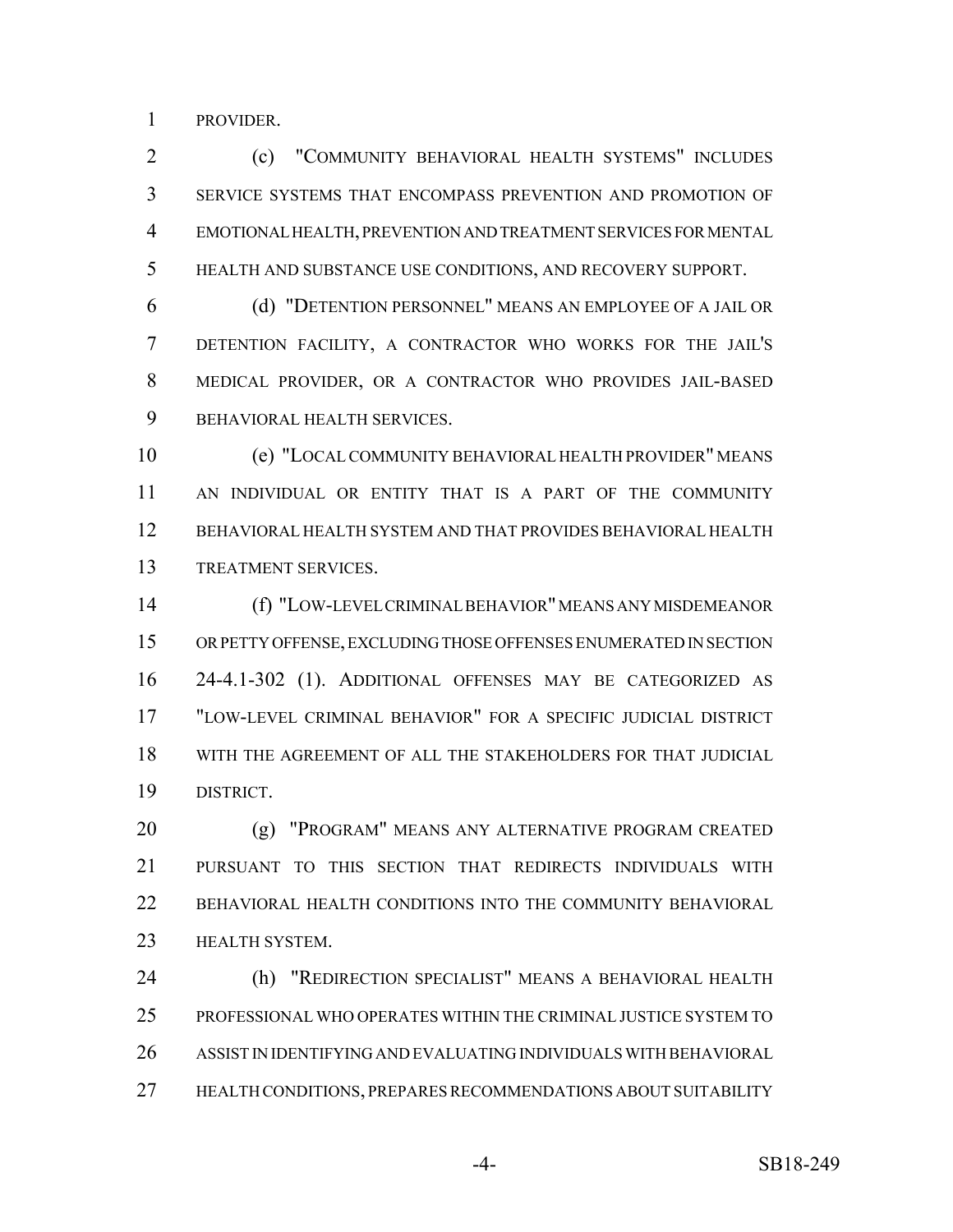FOR REDIRECTION FROM CRIMINAL JUSTICE INVOLVEMENT TO THE COMMUNITY BEHAVIORAL HEALTH SYSTEM, COORDINATES WITH BEHAVIORAL HEALTH COURT LIAISONS AND ANY JAIL-BASED BEHAVIORAL HEALTH PROVIDERS, AND COMMUNICATES WITH PARTNERS TO FACILITATE THE PROGRAM.

 (i) "STAKEHOLDERS" INCLUDES, AT A MINIMUM, LAW ENFORCEMENT, JAIL OFFICIALS, DISTRICT ATTORNEYS, PUBLIC DEFENDERS, JUDGES, PRETRIAL SERVICE PROVIDERS WHEN AVAILABLE, AND LOCAL COMMUNITY MENTAL AND BEHAVIORAL HEALTH PROVIDERS WITHIN A JUDICIAL DISTRICT.

 (j) "STATE COURT ADMINISTRATOR" MEANS THE STATE COURT ADMINISTRATOR ESTABLISHED PURSUANT TO SECTION 13-13-101.

 (3) (a) THE CHIEF JUDGE OF EACH JUDICIAL DISTRICT WITHIN THE STATE, OR HIS OR HER DESIGNEE, IS RESPONSIBLE FOR DEVELOPING A LOCAL ALTERNATIVE REDIRECTION PROGRAM TO REDIRECT INDIVIDUALS WITH BEHAVIORAL HEALTH CONDITIONS INTO THE COMMUNITY BEHAVIORAL HEALTH SYSTEM; EXCEPT THAT THE CHIEF JUDGE OF THE 18 COUNTY COURT FOR THE CITY AND COUNTY OF DENVER, OR HIS OR HER DESIGNEE, IS THE RESPONSIBLE PARTY FOR THE PURPOSES OF THIS SECTION FOR THE SECOND JUDICIAL DISTRICT. THE TARGET POPULATION FOR REDIRECTION PROGRAMS INCLUDES INDIVIDUALS WHO HAVE FREQUENT CONTACT WITH LAW ENFORCEMENT AND COURTS AND WHO WOULD BENEFIT FROM EFFECTIVE INTERVENTIONS INSTEAD OF REPEATED INCARCERATION. LOCAL PROGRAMS MUST BE CONSISTENT WITH THE PROVISIONS OF THIS SECTION.EACH JUDICIAL DISTRICT SHALL DEVELOP ITS PROGRAM AND ELIGIBILITY CRITERIA WITH INPUT FROM THE 27 STAKEHOLDERS IN THE JUDICIAL DISTRICT, AND SUCH PROGRAM MUST BE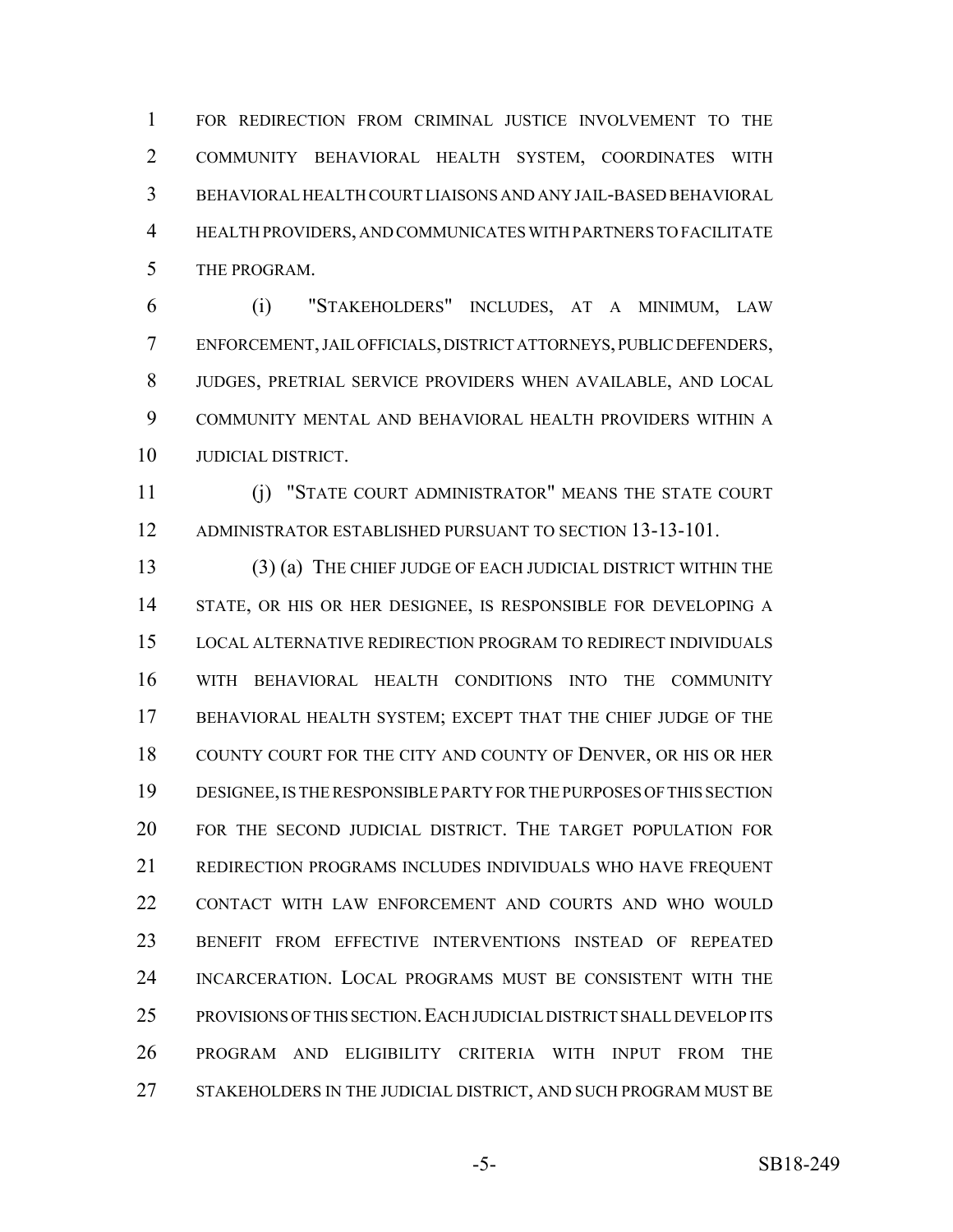DESIGNED TO SERVE AND REDIRECT INDIVIDUALS LIVING WITH BEHAVIORAL HEALTH CONDITIONS THAT HAVE CONTRIBUTED TO OR CREATED CIRCUMSTANCES LEADING TO LOW-LEVEL CRIMINAL BEHAVIOR INTO THE COMMUNITY BEHAVIORAL HEALTH SYSTEM.

 (b) THE DUTIES OF THE CHIEF JUDGE, OR HIS OR HER DESIGNEE, WITH RESPECT TO DEVELOPING THE JUDICIAL DISTRICT'S PROGRAM, INCLUDE, BUT ARE NOT LIMITED TO:

 (I) CONVENING STAKEHOLDER MEETINGS TO DESIGN AND IMPLEMENT THE JUDICIAL DISTRICT'S PROGRAM;

 (II) CONTRACTING WITH LOCAL COMMUNITY BEHAVIORAL HEALTH PROVIDERS, SUCH AS COMMUNITY MENTAL HEALTH CENTERS, THAT ARE ABLE TO PROVIDE A CONTINUUM OF COMMUNITY-BASED BEHAVIORAL HEALTH SERVICES IN THEIR REGION TO ACCOMPLISH THE GOALS SET FORTH IN THIS SECTION AND TO PROVIDE AN ADEQUATE NUMBER OF DEDICATED REDIRECTION SPECIALISTS FOR THE JUDICIAL DISTRICT; AND

 (III) ADMINISTERING THE JUDICIAL DISTRICT'S PROGRAM ONCE IT IS IMPLEMENTED.

 (c) IN DESIGNING ITS PROGRAM, EACH JUDICIAL DISTRICT SHALL WORK COLLABORATIVELY WITH LOCAL COMMUNITY BEHAVIORAL HEALTH PROVIDERS AND LOCAL JAILS AND DETENTION FACILITIES TO ENSURE THAT EVERY INDIVIDUAL WHO IS ARRESTED AND BROUGHT TO A JAIL OR DETENTION FACILITY IS SCREENED USING A STANDARDIZED, EVIDENCE-BASED SCREENING TOOL, SUCH AS THE SCREENING TOOL UTILIZED BY THE OFFICE OF BEHAVIORAL HEALTH FOR THE JAIL-BASED BEHAVIORAL HEALTH SERVICES PROGRAM. THE PURPOSE OF THE SCREENING INSTRUMENT IS TO HELP PRELIMINARILY IDENTIFY INDIVIDUALS IN CUSTODY WHO HAVE A BEHAVIORAL HEALTH CONDITION WHO MIGHT BE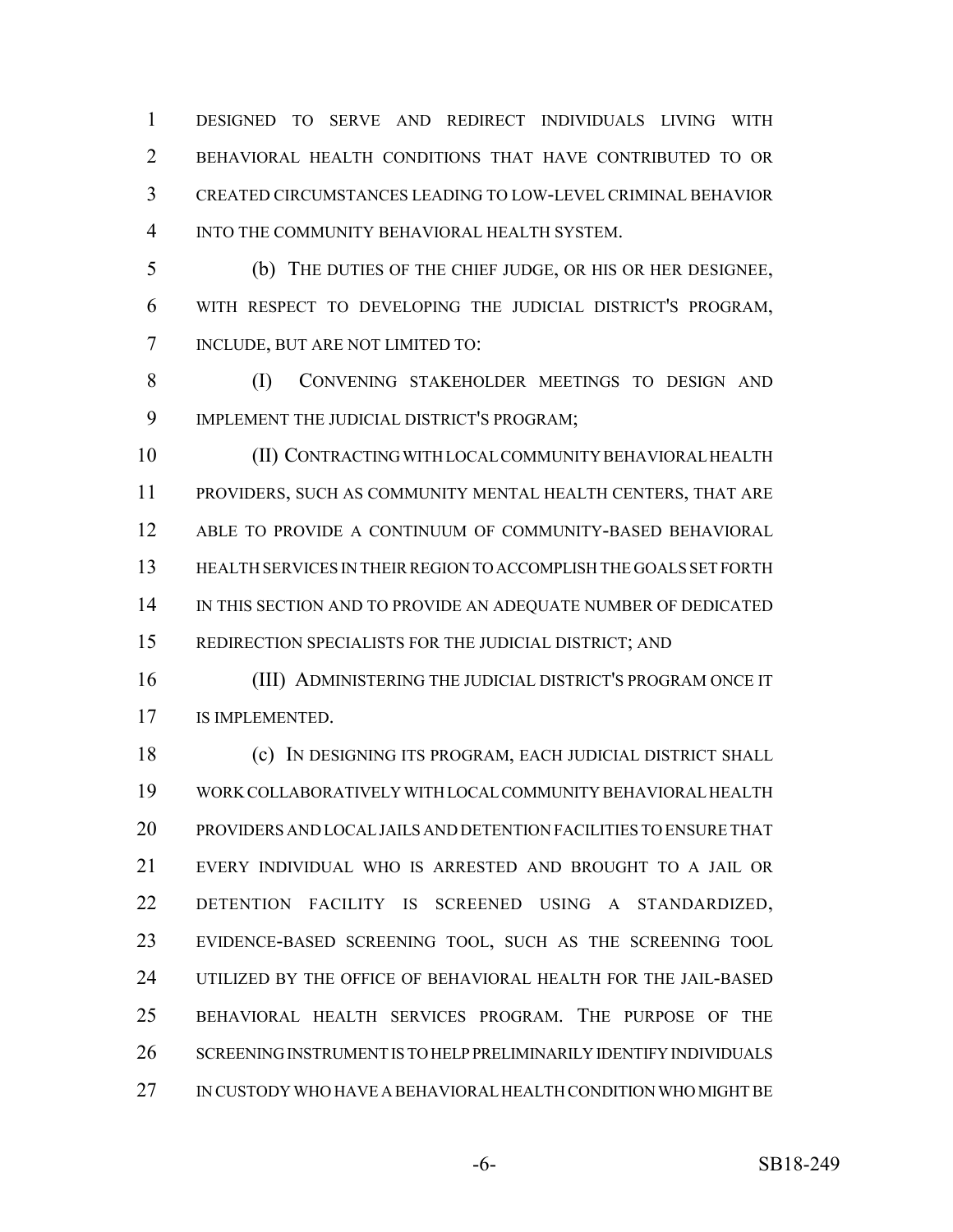ELIGIBLE FOR REDIRECTION THROUGH THE PROGRAM.

2 (d) AS PART OF THE DESIGN AND DEVELOPMENT PROCESS, EACH JUDICIAL DISTRICT SHALL IDENTIFY EXISTING PROGRAMS AND RESOURCES THAT ARE ALREADY AVAILABLE IN THE COMMUNITY, INCLUDING BUT NOT LIMITED TO:

 (I) CO-RESPONDER PROGRAMS THAT PAIR LOCAL COMMUNITY BEHAVIORAL HEALTH SPECIALISTS AND PROVIDERS WITH LAW ENFORCEMENT PERSONNEL;

 (II) OTHER CRIMINAL JUSTICE DIVERSION PROGRAMS FOR INDIVIDUALS WITH BEHAVIORAL HEALTH CONDITIONS;

 (III) COMMUNITY MENTAL HEALTH CENTERS AND OTHER LOCAL COMMUNITY BEHAVIORAL HEALTH PROVIDERS THAT RECEIVE STATE FUNDING THROUGH THE OFFICE OF BEHAVIORAL HEALTH FOR SERVICES SUCH AS:

 (A) MENTAL HEALTH SERVICES FOR JUVENILE AND ADULT OFFENDERS;

 (B) SUBSTANCE USE TREATMENT SERVICES FOR OFFENDERS AND 18 INDIVIDUALS DIVERTED FROM THE CRIMINAL JUSTICE SYSTEM;

 (C) TRANSITION SERVICES AND WRAPAROUND SERVICES FOR INDIVIDUALS WITH SERIOUS MENTAL HEALTH DISORDERS WHO ARE TRANSITIONING FROM A PSYCHIATRIC HOSPITAL OR WHO REQUIRE MORE 22 INTENSIVE SERVICES IN THE COMMUNITY TO AVOID INSTITUTIONAL PLACEMENT; AND

 (D) BEHAVIORAL HEALTH CRISIS RESPONSE SYSTEM SERVICES OR 25 THE ASSOCIATED TELEPHONE HOTLINE; AND

 (IV) BEHAVIORAL HEALTH SERVICES PROVIDED FOR MEDICAID CLIENTS THROUGH THE REGIONAL ACCOUNTABLE ENTITY THAT THE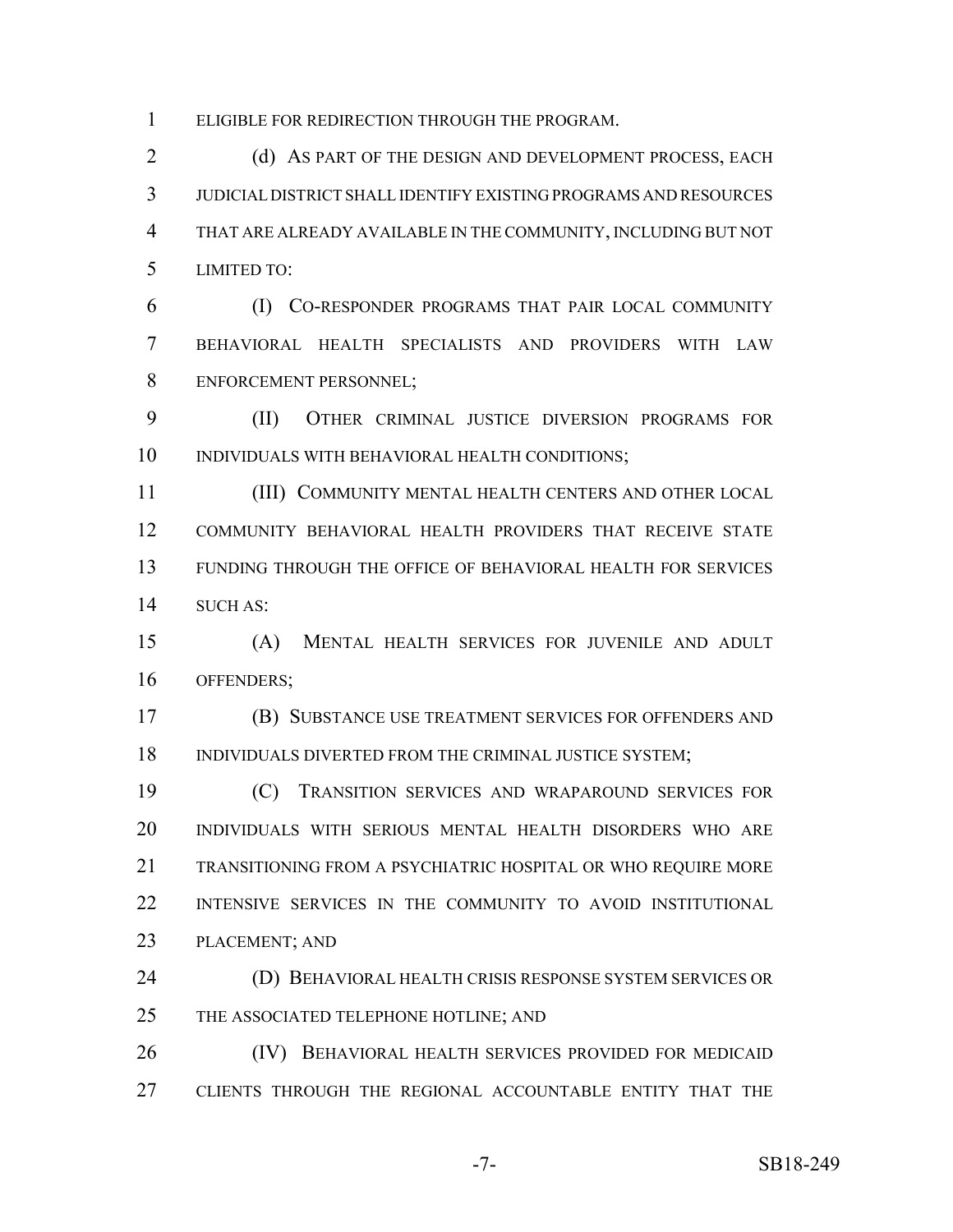DEPARTMENT OF HEALTH CARE POLICY AND FINANCING CONTRACTS WITH 2 FOR THE PROVISION OF SUCH SERVICES.

 (e) THE STATE COURT ADMINISTRATOR, THE DEPARTMENT OF HEALTH CARE POLICY AND FINANCING, AND THE OFFICE OF BEHAVIORAL HEALTH SHALL COMMUNICATE AND WORK COLLABORATIVELY TO ENSURE 6 THAT THE BEHAVIORAL SERVICES DESCRIBED IN SUBSECTIONS  $(3)(d)(III)$ 7 AND  $(3)(d)(IV)$  OF THIS SECTION ARE COORDINATED AND EFFICIENT.

 (4) USING THE SCREENING TOOL DEVELOPED PURSUANT TO 9 SUBSECTION (3)(c) OF THIS SECTION, DESIGNATED DETENTION PERSONNEL, AS IDENTIFIED BY THE JAIL OR DETENTION FACILITY, SHALL PRESCREEN INDIVIDUALS CHARGED WITH LOW-LEVEL OFFENSES WHO ARE ARRESTED AND BROUGHT TO A JAIL OR OTHER DETENTION FACILITY FOR BEHAVIORS THAT ARE INDICATIVE OF A BEHAVIORAL HEALTH CONDITION. THE DESIGNATED DETENTION PERSONNEL SHALL NOTIFY THE REDIRECTION SPECIALIST FOR THE JUDICIAL DISTRICT OF ANY INDIVIDUAL, BASED ON THE PRESCREENING, WHO COULD BENEFIT FROM A CLINICAL EVALUATION FOR REDIRECTION TO THE COMMUNITY BEHAVIORAL HEALTH SYSTEM PURSUANT TO THE PROVISIONS OF THIS SECTION.

 (5) (a) WITHIN FORTY-EIGHT HOURS AFTER ARREST, BUT IN ANY CASE PRIOR TO THE INDIVIDUAL'S FIRST COURT APPEARANCE, AND WITH THE INDIVIDUAL'S CONSENT, REDIRECTION SPECIALISTS IN THE JUDICIAL DISTRICT SHALL USE AN EVIDENCE-SUPPORTED EVALUATION TOOL TO DETERMINE ELIGIBILITY FOR REDIRECTION. THE EVALUATION MUST INCLUDE, BUT IS NOT LIMITED TO:

 (I) CURRENT SYMPTOMATOLOGY OF THE INDIVIDUAL'S 26 BEHAVIORAL HEALTH CONDITION;

(II) THE INDIVIDUAL'S HISTORY OF BEHAVIORAL HEALTH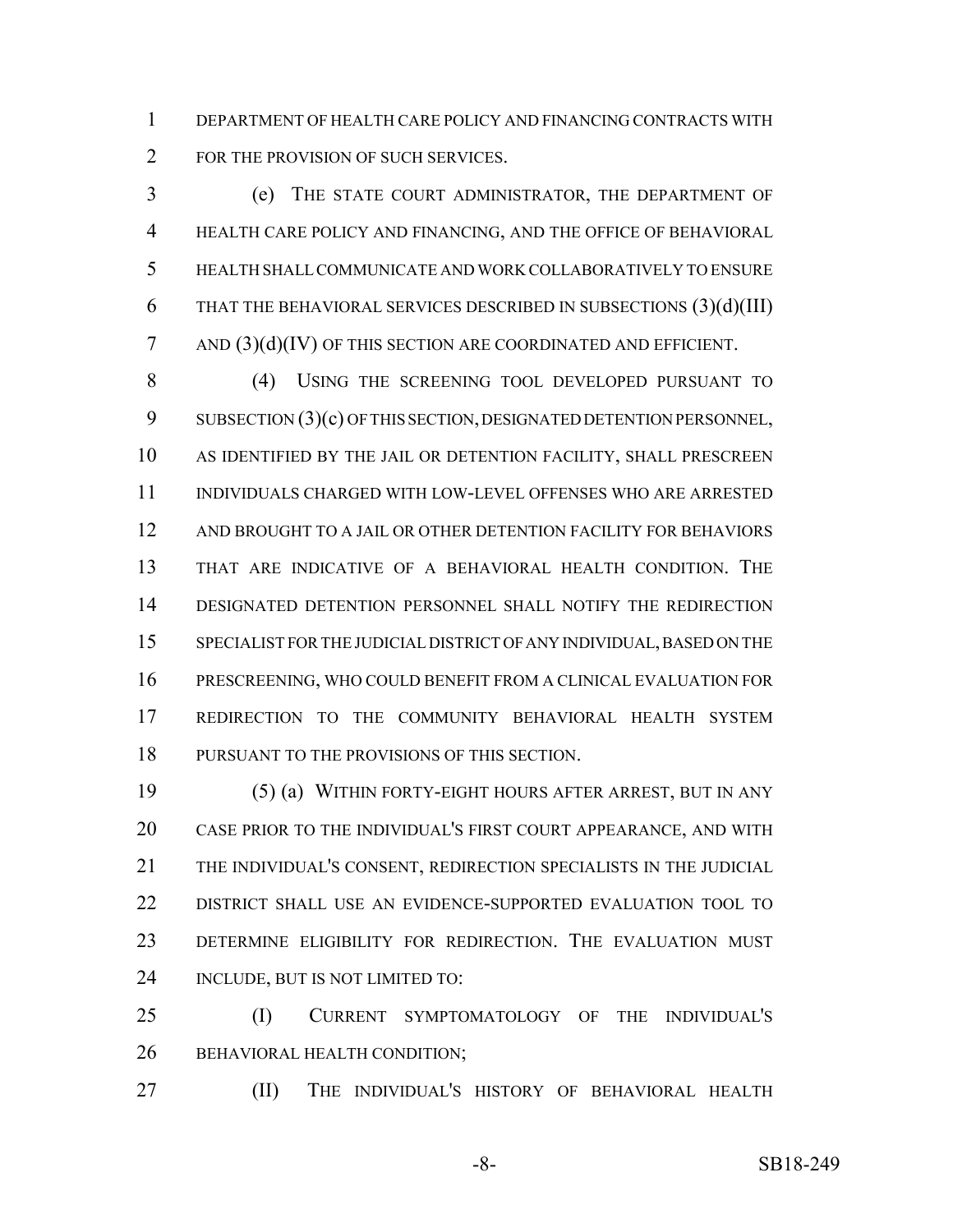CONDITIONS, DIAGNOSES, AND TREATMENT;

**(III)** THE INDIVIDUAL'S CURRENT INVOLVEMENT IN TREATMENT; (IV) THE SOCIAL DETERMINANTS OF HEALTH RELATING TO THE INDIVIDUAL, WHICH MAY INCLUDE HOMELESSNESS, UNEMPLOYMENT, AND PHYSICAL HEALTH CHALLENGES; AND

 (V) THE INDIVIDUAL'S WILLINGNESS TO ENGAGE IN AND COMMIT TO TREATMENT.

 (b) UPON COMPLETION OF THE EVALUATION PURSUANT TO SECTION (5)(a) OF THIS SECTION, THE REDIRECTION SPECIALIST SHALL NOTIFY THE COURT AND ANY OTHER REQUIRED PARTIES, AS DETERMINED BY THE PROGRAM, OF THE RESULTS OF THE EVALUATION AND ANY RECOMMENDATION FOR REDIRECTION INTO THE COMMUNITY BEHAVIORAL HEALTH SYSTEM.THE REDIRECTION SPECIALIST SHALL COORDINATE WITH LOCAL JAIL PERSONNEL AND JAIL-BASED BEHAVIORAL SERVICES PERSONNEL, OR OTHER LOCAL COMMUNITY BEHAVIORAL HEALTH PROVIDERS, AS APPROPRIATE, TO ENSURE THAT INFORMATION IS SHARED THAT CONCERNS AN INDIVIDUAL WHO, BASED ON THE JAIL PRESCREENING PROCESS, COULD BENEFIT FROM A CLINICAL EVALUATION FOR REDIRECTION.

**(c)** ANY INFORMATION COLLECTED DURING THE REDIRECTION PROCESS BY THE DESIGNATED DETENTION PERSONNEL OR REDIRECTION SPECIALIST PURSUANT TO SUBSECTION (4) OF THIS SECTION OR THIS SUBSECTION (5) IS CONFIDENTIAL AND MUST NOT BE DISCLOSED, EXCEPT:

 (I) IF APPROVED IN A SIGNED WAIVER FOR RELEASE OF INFORMATION THAT IS IN COMPLIANCE WITH THE "HEALTH INSURANCE PORTABILITY AND ACCOUNTABILITY ACT OF 1996", PUB.L. 104-191, AS AMENDED, INFORMATION OBTAINED FOR THE PURPOSE OF DETERMINING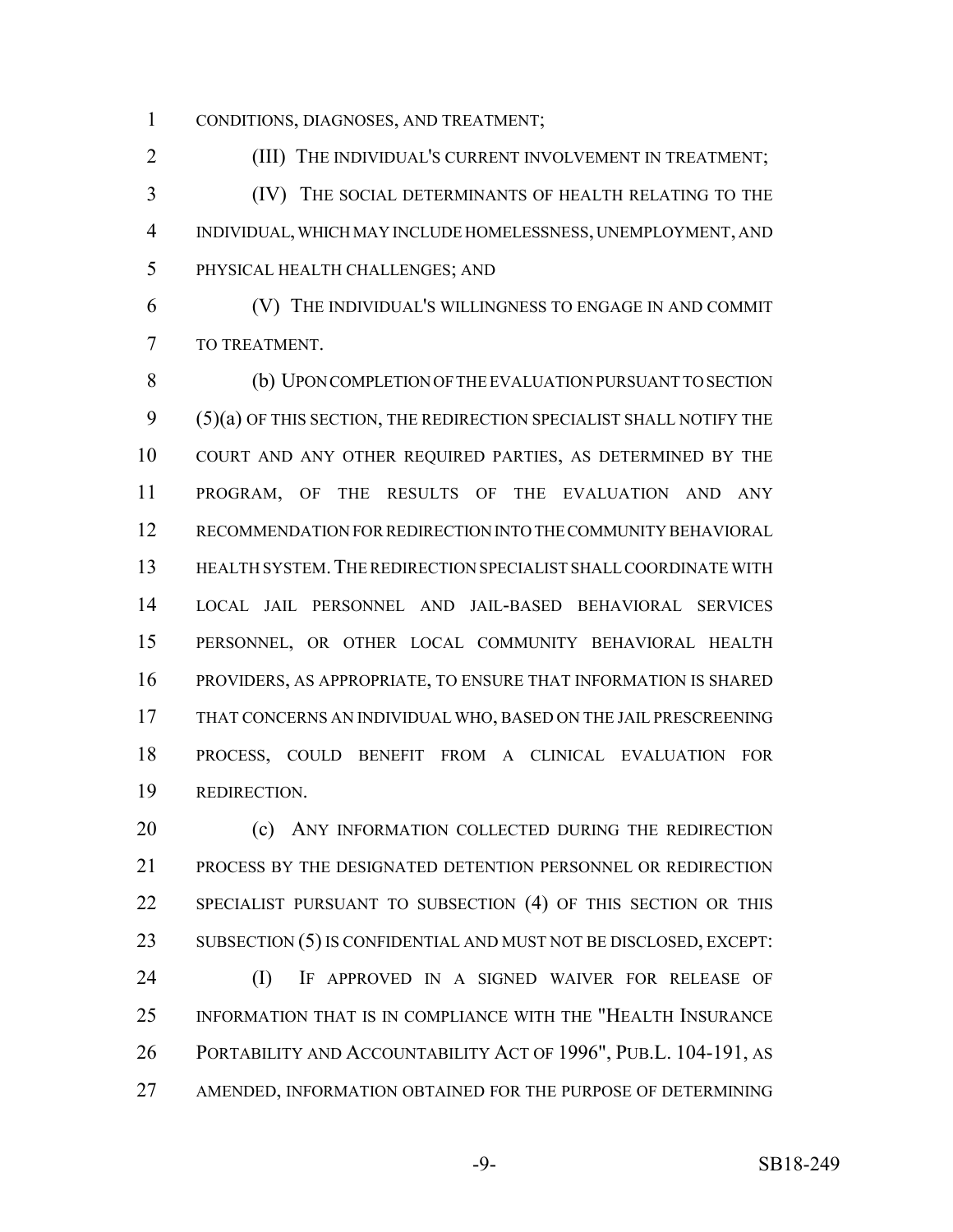ELIGIBILITY MAY BE DISCLOSED FOR THE PURPOSE OF COMMUNICATING RECOMMENDATIONS TO REQUIRED PARTNERS IN THE PROGRAM AND MAKING APPROPRIATE REFERRALS;

(II) AS MANDATED BY ANY OTHER PROVISION OF LAW; OR

 (III) FOR IMPEACHMENT PURPOSES IF THE CASE HAS BEEN REFILED AND THE INDIVIDUAL TESTIFIES IN SUCH CASE.

 (d) AT ANY TIME DURING THE PROSECUTION OF A STATUTORILY ELIGIBLE CRIMINAL CASE, ANY OTHER COURT OFFICER, INCLUDING PROSECUTORS, JUDGES, AND DEFENSE COUNSEL, MAY REQUEST THAT THE REDIRECTION SPECIALIST CONDUCT AN EVALUATION OR SCREENING OF ANY INDIVIDUAL FOR REDIRECTION INTO THE COMMUNITY BEHAVIORAL 12 HEALTH SYSTEM PURSUANT TO THE PROVISIONS OF THIS SECTION.

 (e) (I) AFTER RECEIPT OF THE REDIRECTION SPECIALIST'S RECOMMENDATION PURSUANT TO SUBSECTION (5)(b) OF THIS SECTION, THE COURT SHALL DETERMINE WHETHER TO REFER THE CASE FOR REDIRECTION INTO THE COMMUNITY BEHAVIORAL HEALTH SYSTEM. THE COURT MAY DEFER ITS DECISION UNTIL FURTHER INFORMATION CAN BE COLLECTED AND REVIEWED TO DETERMINE ELIGIBILITY OR APPROPRIATENESS FOR REFERRAL AT A LATER DATE, AS AGREED UPON BY THE PARTIES. THE COURT SHALL NOT ORDER AN INDIVIDUAL INTO REDIRECTION OVER THE INDIVIDUAL'S OBJECTION TO PARTICIPATION IN 22 THE PROGRAM.

**(II)** IF THE PROSECUTION DOES NOT AGREE THAT A REDIRECTION ORDER IS APPROPRIATE, THE COURT MAY, IN ITS DISCRETION, ORDER REDIRECTION OF THE INDIVIDUAL, PURSUANT TO THIS SECTION, OVER THE PROSECUTION'S OBJECTIONS. IN SUCH CASE, THE COURT MUST FIND, IN WRITING AND BY CLEAR AND CONVINCING EVIDENCE AS PRESENTED BY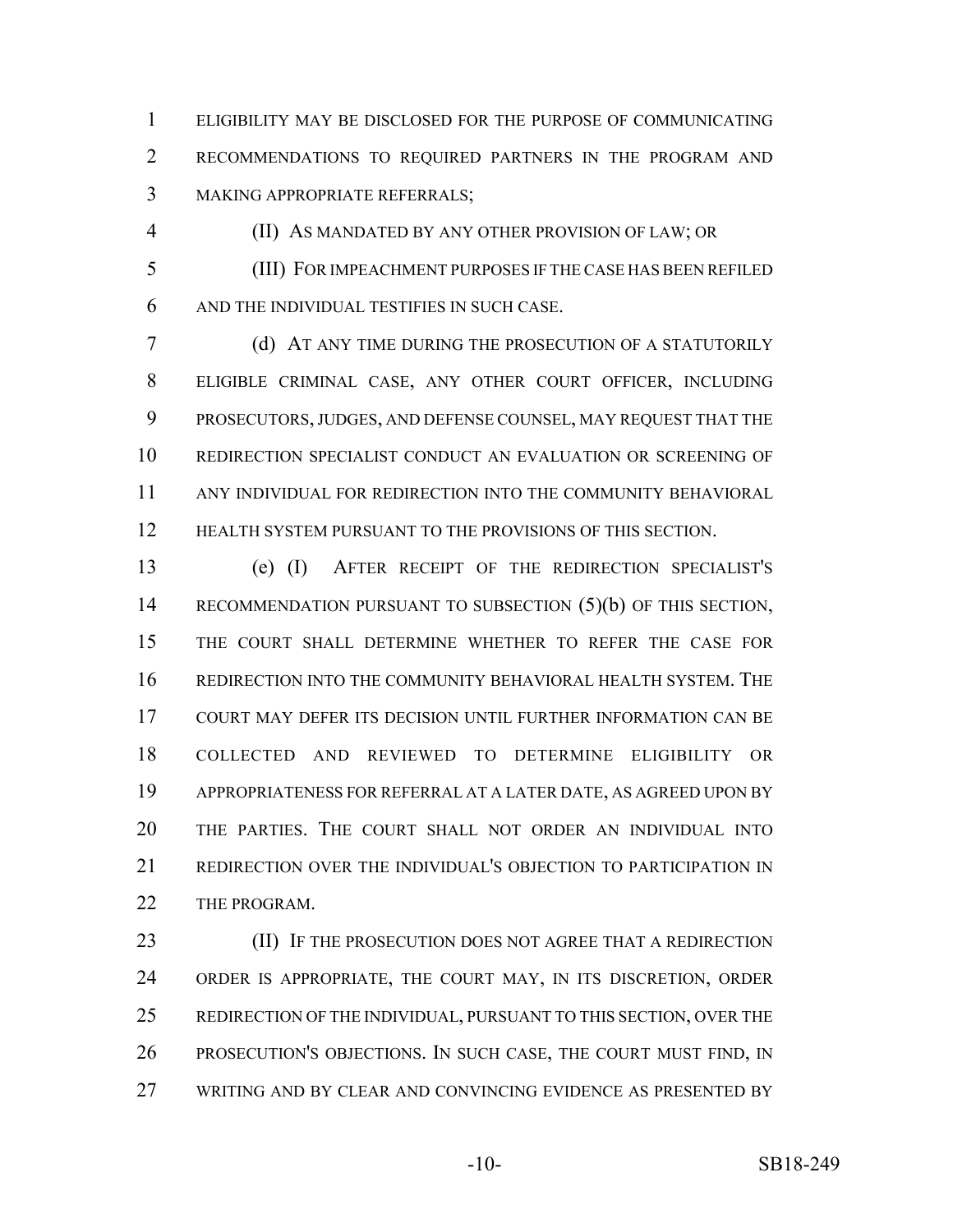THE DEFENDANT, WHICH MAY INCLUDE A RECOMMENDATION PREPARED BY THE REDIRECTION SPECIALIST, THAT THE NECESSARY AND APPROPRIATE TREATMENT FOR THE INDIVIDUAL IS BEST PROVIDED THROUGH REDIRECTION INTO THE COMMUNITY BEHAVIORAL HEALTH SYSTEM AND THAT THE RESOURCES OF THE CRIMINAL JUSTICE SYSTEM ARE NOT NECESSARY TO ENSURE COMMUNITY SAFETY WITH RESPECT TO THE INDIVIDUAL IN QUESTION.

 (III) IF THE COURT ORDERS AN INDIVIDUAL TO TREATMENT 9 THROUGH THE PROGRAM PURSUANT TO SUBSECTION (5)(e)(I) OF THIS SECTION, THE CRIMINAL CHARGES AGAINST THE INDIVIDUAL MUST BE DISMISSED IN THE INTERESTS OF JUSTICE AND THE INDIVIDUAL RELEASED FROM CUSTODY IF HE OR SHE IS IN CUSTODY. EACH JUDICIAL DISTRICT SHALL ESTABLISH FORMAL AGREEMENTS AMONG THE STAKEHOLDERS TO IDENTIFY HOW THE INDIVIDUAL'S LEGAL STATUS WILL BE TRACKED FOLLOWING REDIRECTION INTO THE PROGRAM. NO FURTHER ACTION AGAINST THE INDIVIDUAL SHALL BE TAKEN UNLESS HE OR SHE:

 (A) IS CONVICTED OF A NEW CRIMINAL OFFENSE THAT CARRIES A POSSIBLE SENTENCE OF INCARCERATION WITHIN SIX MONTHS AFTER THE REDIRECTION ORDER WAS ENTERED BY THE COURT; OR

 (B) FAILS TO INITIATE ANY TREATMENT, AS DEFINED BY EACH JUDICIAL DISTRICT, WITH THE LOCAL COMMUNITY BEHAVIORAL HEALTH PROVIDER TO WHICH HE OR SHE WAS REFERRED WITHIN THIRTY DAYS AFTER THE DISMISSAL OF THE ACTION, OR UNLESS HE OR SHE DOES NOT MAKE MEANINGFUL PROGRESS TOWARD THE GOALS OF AN INDIVIDUALIZED TREATMENT PLAN AS AGREED UPON BY THE PROGRAM STAKEHOLDERS.

 (f) AN INDIVIDUAL WHO IS REDIRECTED TO THE COMMUNITY BEHAVIORAL HEALTH SYSTEM PURSUANT TO THE PROVISIONS OF THIS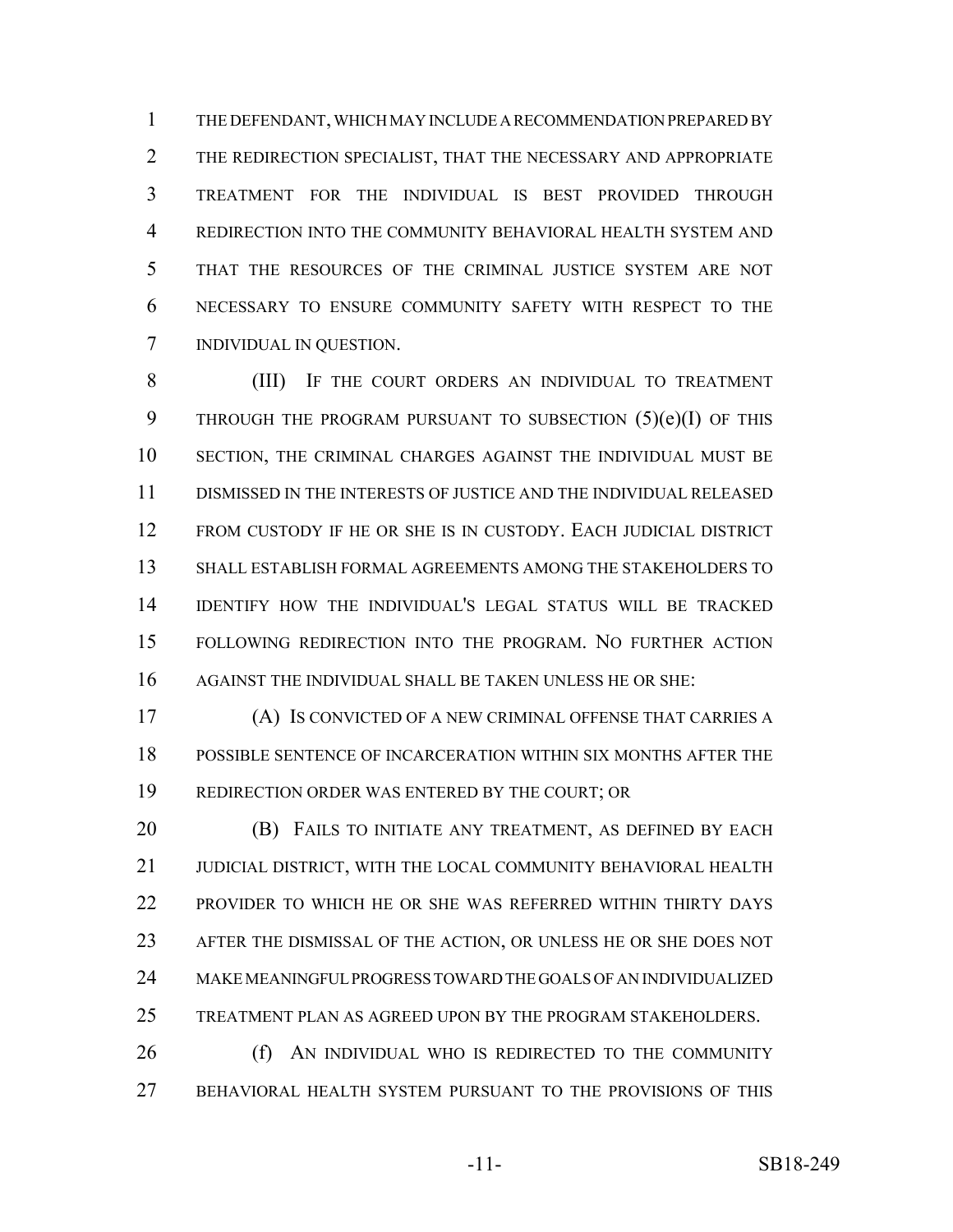SECTION IS NOT REQUIRED TO ENTER A PLEA OR CONTRACT AS A CONDITION OF HIS OR HER REDIRECTION.

 (6) TO FOSTER SUCCESSFUL PROGRAM OUTCOMES, LOCAL COMMUNITY BEHAVIORAL HEALTH PROVIDERS ARE RESPONSIBLE FOR COMPLYING WITH ANY REPORTING AND COMMUNICATION REQUIREMENTS OF THE PROGRAM, AS ESTABLISHED BY THE STAKEHOLDERS. SUCH REQUIREMENTS MAY INCLUDE:

8 (a) INFORMING THE COURT IF THE INDIVIDUAL FAILS TO INITIATE TREATMENT, AS DEFINED BY EACH JUDICIAL DISTRICT, WITHIN THIRTY DAYS OR IF THE INDIVIDUAL DOES NOT MAKE MEANINGFUL PROGRESS TOWARD THE GOALS OF AN INDIVIDUALIZED TREATMENT PLAN; AND

 (b) WITHIN SIX MONTHS AFTER THE REDIRECTION REFERRAL, 13 INFORMING THE COURT, ALL OTHER PARTIES TO THE ACTION, AND ANY RELEVANT DATA COLLECTION ENTITY OF THE OUTCOMES OF THE INDIVIDUAL'S REDIRECTION PROCESS.

 (7) TO FOSTER SUCCESSFUL BEHAVIORAL HEALTH OUTCOMES, LOCAL COMMUNITY BEHAVIORAL HEALTH PROVIDERS SHALL:

 (a) USE NONCOERCIVE TREATMENT METHODS AND PROMOTE POSITIVE LIFE OUTCOMES FOR INDIVIDUALS LIVING WITH BEHAVIORAL HEALTH CONDITIONS; AND

 (b) MAINTAIN THE CONFIDENTIALITY OF ANY STATEMENTS MADE 22 BY THE INDIVIDUAL DURING THE COURSE OF TREATMENT UNLESS THE INDIVIDUAL EXECUTES A SIGNED WAIVER FOR RELEASE OF INFORMATION THAT IS IN COMPLIANCE WITH THE "HEALTH INSURANCE PORTABILITY AND ACCOUNTABILITY ACT OF 1996", PUB.L. 104-191, AS AMENDED, OR ANY OTHER RELEASE OF INFORMATION FORM DEVELOPED BY THE JUDICIAL DISTRICT.